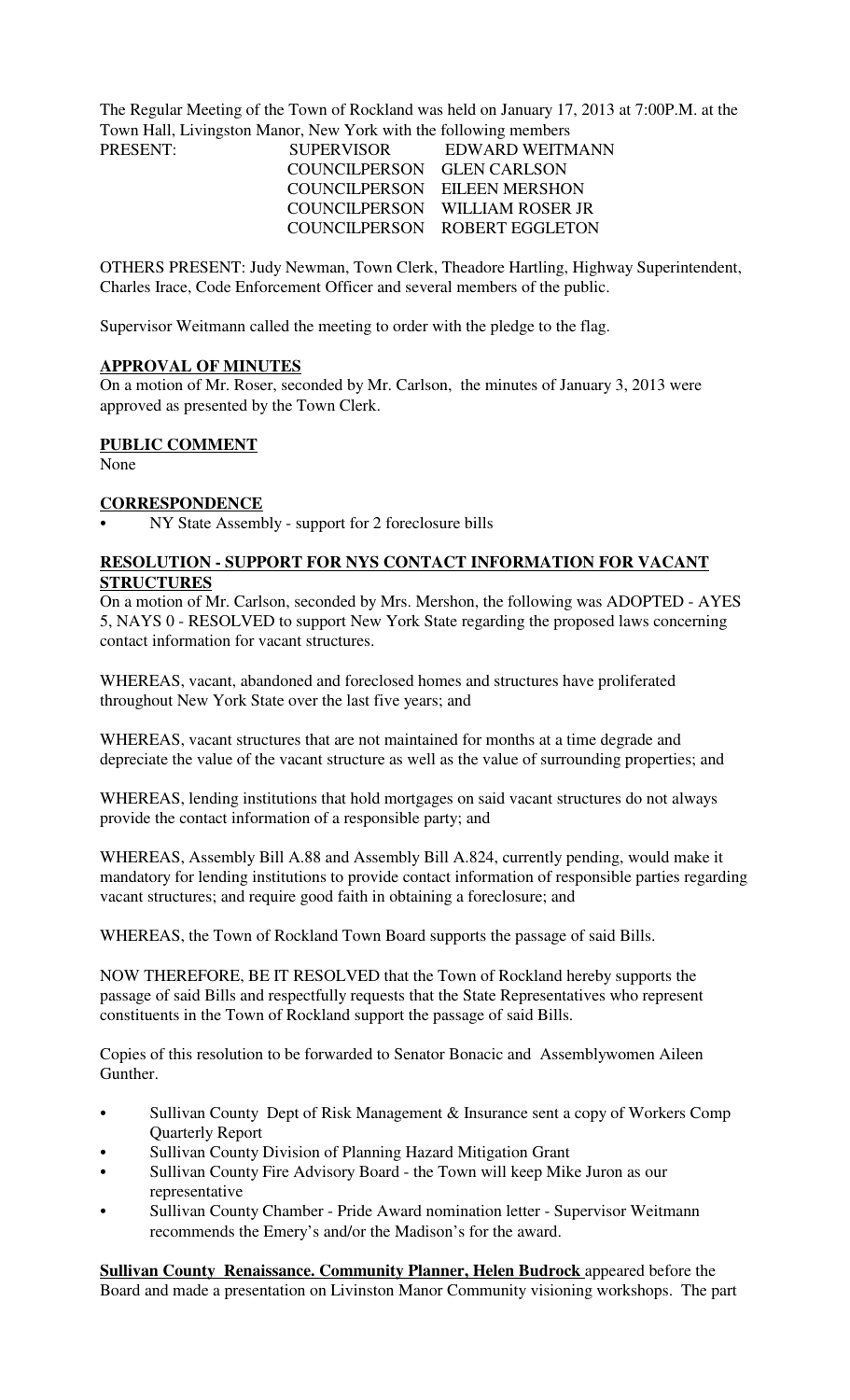# *REGULAR MEETING, TOWN OF ROCKLAND, JANUARY 17, 2013*

Taking Stock & Formulating Vision session will take place on Thursday, January 24<sup>th</sup> 7 PM to 9 PM.

# **OLD BUSINESS**

**Livingston Manor Sewer Treatment Plant** - funding application has been submitted. Supervisor Weitmann reported that he has contacted the bonding counsel as the first step in securing funding.

**Multi Municipal Task Force Road Use Agreement** - we now have adopted the SEQA finding statement and a public hearing must be held on adopting a local law.

## **RESOLUTION - SET PUBLIC HEARING ON MMTF FUNDING STATEMENT**

On a motion of Mr. Carslon, seconded by Mr. Roser, the following resolution was ADOPTED - VOTE - AYES 5, NAYS 0 - RESOLVED - to set the date of Thursday, February  $7<sup>th</sup>$  @ 7 PM for a public hearing to address the MMTF finding statement for the road use agreement.

**Army Corp** has a copy of the first draft for Livingston Manor feasibility report. They intend to hold public meetings on said document.

## **NEW BUSINESS**

**Town of Delaware** will hold a question and answer session on the Road Use Agreement in Hortonville - Jan.  $24<sup>th</sup>$  7pm.

**Water/Sewer Log** was presented.

**Supervisors Monthly report** was presented. Motion by Mrs. Mershon, seconded by Mr. Carlson, to accept the Supervisor's monthly report. 5 AYES - Carried

## **DEPARTMENT HEADS**

**Ted Hartling, Highway Superintendent** reported that the New York State Department of Transportation will be inspecting the newly built Hoos Bridge. He also advised that he will have them inspect the Craigie Clair Bridge as well..

Ted also reported on the annual meeting with the DEC and DOT to address the Beaverkill Covered Bridge. They will have discussion on repair details on said bridge.

Ted reported that his department has been working on cutting brush along town roads.

**Charles Irace, Code Enforcement Officer** reported that he issued 3 permits consisting of one mobile home, one demolition, and one addition. He sent out 6 violations and reported on two new businesses - a pharmacy and gun shop coming to Roscoe.

Charlie also reported that he will be attending code school on January  $23<sup>rd</sup>$  in Middletown.

Charlie then presented the Board with his yearly report. He reviewed said report with the Board.

## **APPROVAL OF BILLS**

On a motion of Mr. Carlson, seconded by Mrs. Mershon, the following resolution was ADOPTED - VOTE - AYES 5, NAYS 0 - RESOLVED - to approve the bills on the abstract dated January 17, 2013, in the following amounts:

| 19 to 45    | \$90,801.29        |
|-------------|--------------------|
| 7 to 29     | 128,003.45         |
| $4$ to $13$ | 13,336.55          |
| 5 to 16     | 12,510.64          |
|             | 15,878.90          |
| 6 to 14     | 13,055.80          |
|             | 3 to 13 (Void #10) |